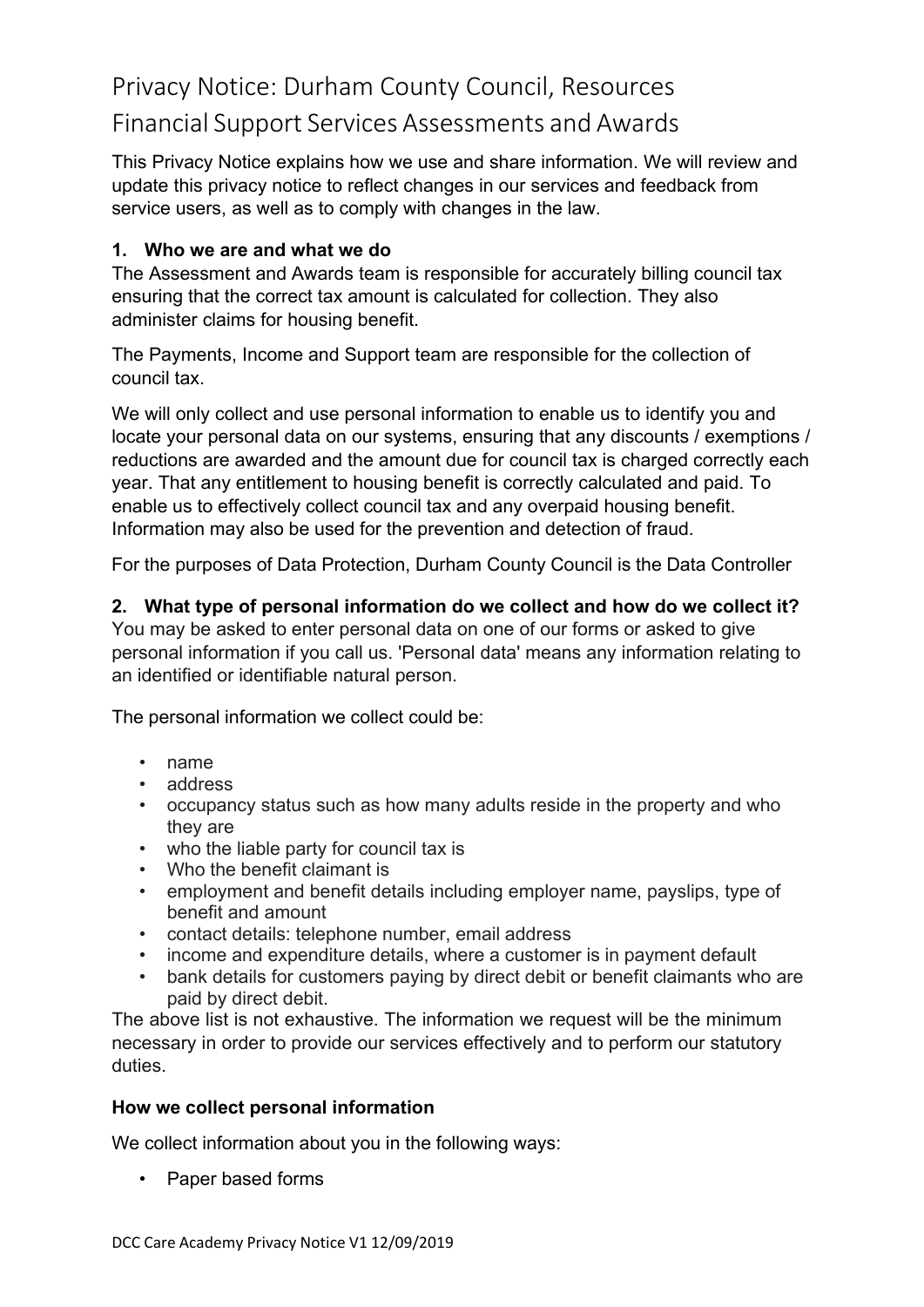- by telephone
- by email
- by paper correspondence
- online web forms and web enquiries from the council's website
- information received from council property inspectors and other departments such as planning and housing
- information given to staff within customer service centres and to our call team

This information is then stored on our Open Revenues database.

#### **3. What is our lawful basis to obtain and use your personal information?**

When we collect and use your personal information we rely on the following power:

- **Public task:** The processing is necessary for us to perform our official function - to administer your council tax account in accordance with The Council Tax (Administration and Enforcement) Regulations 1992 and/or assess your entitlement to Housing Benefit in accordance with The Social Security Contributions and Benefits Act 1992.
- **Legal Obligation** processing is necessary for compliance with a legal obligation to which the controller is subject
- **Legitimate interests:** To monitor performance and seek your views on our services. Enabling us to ensure we are delivering an effective and efficient service.

#### **4. What is your personal information used for?**

We collect and processes information about you for the following purposes:

to calculate any entitlement to Housing Benefit;

- to respond to requests for advice and guidance;
- seek your views or comments on the services we provide;
- notify you of changes to our services;
- to respond to a complaint;
- to respond to Councillor or Member of Parliament enquiries;
- to monitor our performance;
- assess your entitlement to discretionary payments in line with Council policies;
- to accurately charge council tax;
- collect council tax in respect of any property you are liable for;
	- $\triangleright$  by the Council
	- $\ge$  and enforcement agents contracted to the Council for the collection of council tax, overpaid Housing Benefit, unpaid Sundry Debtor accounts and related costs.
- for the prevention and detection of crime or fraud including data matching under the [National Fraud](http://www.durham.gov.uk/article/2535/National-Fraud-Initiative) Initiative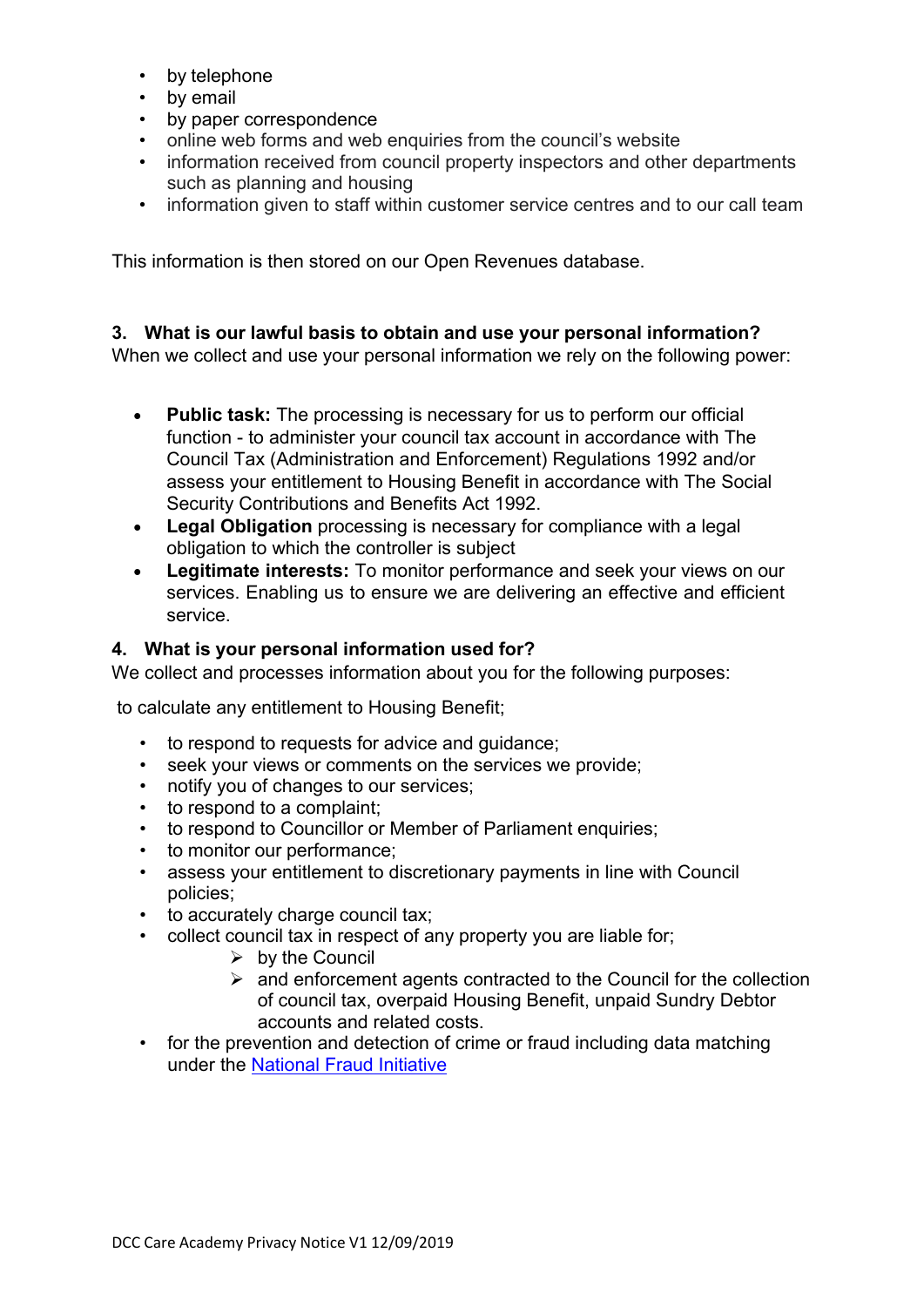## **5. Will your personal information be shared?**

We may share your personal information in certain circumstances:

- where we have a statutory obligation to do so, such as for the purposes of the prevention, detection and prosecution of crime or in the interests of public safety.
- for enforcement action and legal proceedings in respect of unpaid taxes,
- if the benefits to a child or young person that will arise from sharing the information outweigh both the public and any individual's interest in keeping the information confidential.

In administering your council tax account in accordance with The Council Tax (Administration and Enforcement) Regulations 1992 and/or assess your entitlement to Housing Benefit in accordance with The Social Security Contributions and Benefits Act 1992 we may share your information with the following organisations:

- Department of Work and Pensions
- Valuation Office Agency
- our housing department
- our Welfare Rights Team
- private sector housing
- planning department
- customer service centre network
- Her Majesty's Courts and Tribunal Services
- Her Majesty's Revenue and Customs
- Office of National Statistics

We share information with these departments to prevent fraud and also to ensure we are billing the correct liable parties.

We share the information with the Welfare Rights Team to conduct benefit takeup/advice/support or other service the Council may offer.

We share information with the Department for Works and Pensions with regard to requests for attachments of benefits and with employers for requests for attachments to earnings. We share information with the Valuation Office Agency – to ensure we bring properties into the ratings list and bill the liable party for council tax.

We share information with Her Majesty's Court Tribunal Service with regard to council tax cases where recovery action is proceeding.

We share information with the Office of National Statistics for them to use for statistical and research purposes.

### **6. How do we keep your information secure?**

The security of your personal information is important to us. The records we keep about you are secure and are confidential within the Council. The Council have a range of procedures, polices and systems to ensure that access to your records are controlled appropriately.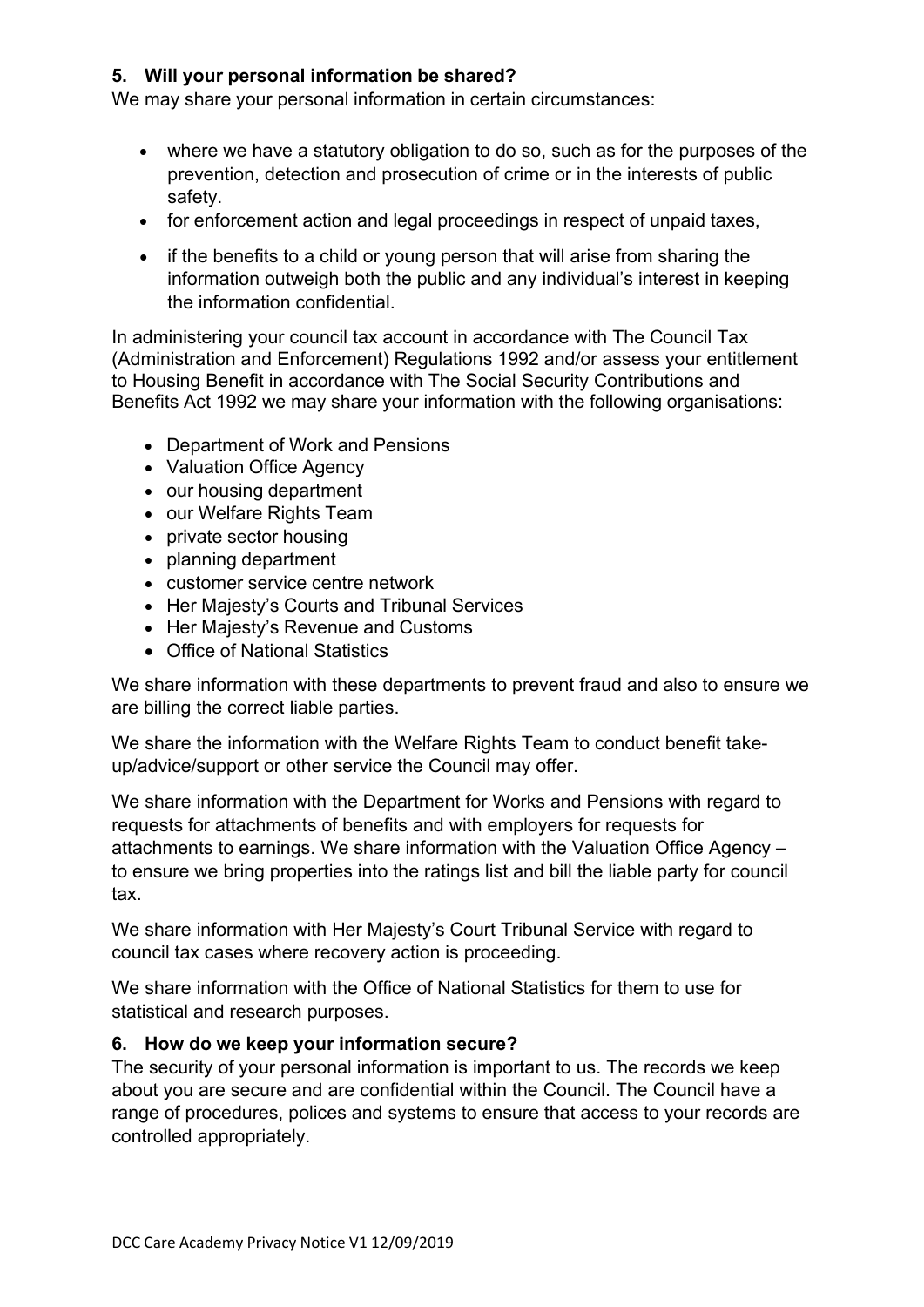Anyone who receives information from us is also under a legal duty to only use the information for the purposes agreed and keep the information secure and confidential.

## **7. How long will we keep your personal information?**

After we deliver a service to you, we have to keep your information as a business record of what was delivered. The type of service will determine how long we have to keep it and this is detailed in our corporate retention guidelines.

We will keep your personal data in the following cases;

- while you have an active Council Tax account,
- a closed Council Tax account but with an outstanding balance,
- an active Housing Benefit claim,
- a sundry debtor account with an outstanding balance

For all other cases the retention period for the personal data we hold in respect of Council Tax, Housing Benefit and Sundry Debtors is the current year plus a further six years.

*We review our retention periods for personal information on a regular basis. We are legally required to hold some types of information to fulfil our statutory obligations (for example accurate council tax billing). We will hold your personal information on our systems for as long as is necessary for the relevant activity, or as long as is required for us to satisfy our statutory obligations.*

# **8. Personal information processed outside of the European Union (EU)?**

We do not process your personal data outside of the EU

### **9. Marketing**

At no time will your information be used or passed to others for marketing or sales purposes, or for any commercial use without your express consent.

### **10. What are your information rights?**

Your Information Rights are set out in the law. Subject to some legal exceptions, you have the right to:

- request a copy of the personal information the council holds about you
- have any inaccuracies corrected;
- have your personal data erased;
- place a restriction on our processing of your data;
- object to processing;

To exercise your rights, you can apply on line or download an application form from the DCC website or you can contact the data protection team at [inforights@durham.gov.uk](mailto:inforights@durham.gov.uk)

To learn more about these rights please see the ICO [website.](https://ico.org.uk/for-organisations/guide-to-the-general-data-protection-regulation-gdpr/individual-rights/)

#### **11. Further Information**

Our Data Protection Officer (DPO) provides help and guidance to make sure we apply the best standards to protecting your personal information. If something goes wrong with your personal information, or you have questions about how we process